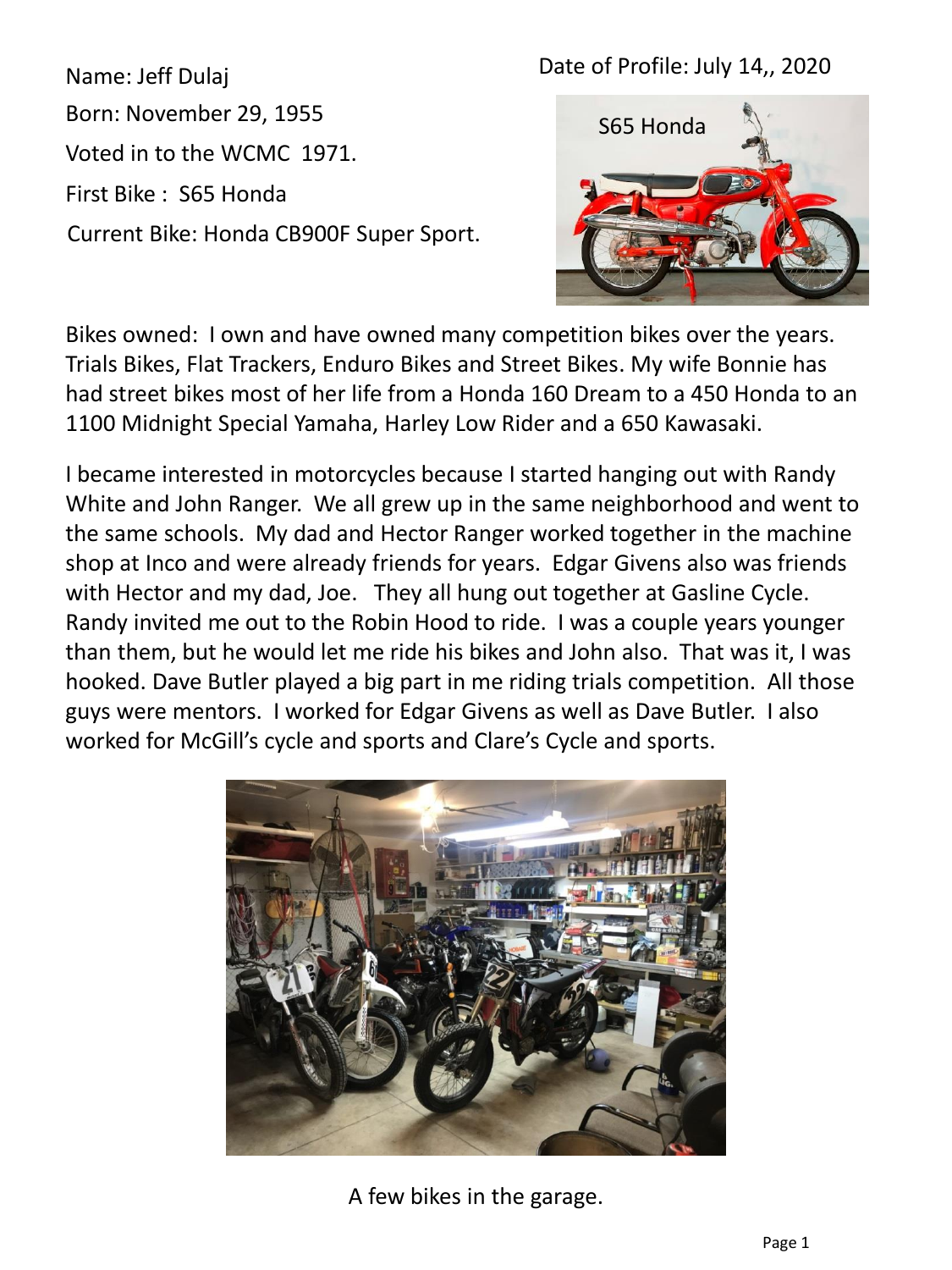I have rode many competition events from the early 70's to the 80's. I rode trials for ten years, travelled all over and rode many events and won quite a few. My daughter has ridden flat track for 18 years, was successful in winning many races including the junior CMA and Welland championships. She has moved up through the ranks to intermediate and then on to the expert class. She currently is off with a knee injury, Her racing Career had taken up a big piece of my life. (Enjoyed it all)



Above: "Kristy" #60 One of her wins at Simcoe 1/2 mile on Friday the 13th

Below: Bonnie with Kristy. A win at Welland county.





Kristy out front at Welland County. Making mom and dad proud. My granddaughter will be riding shortly.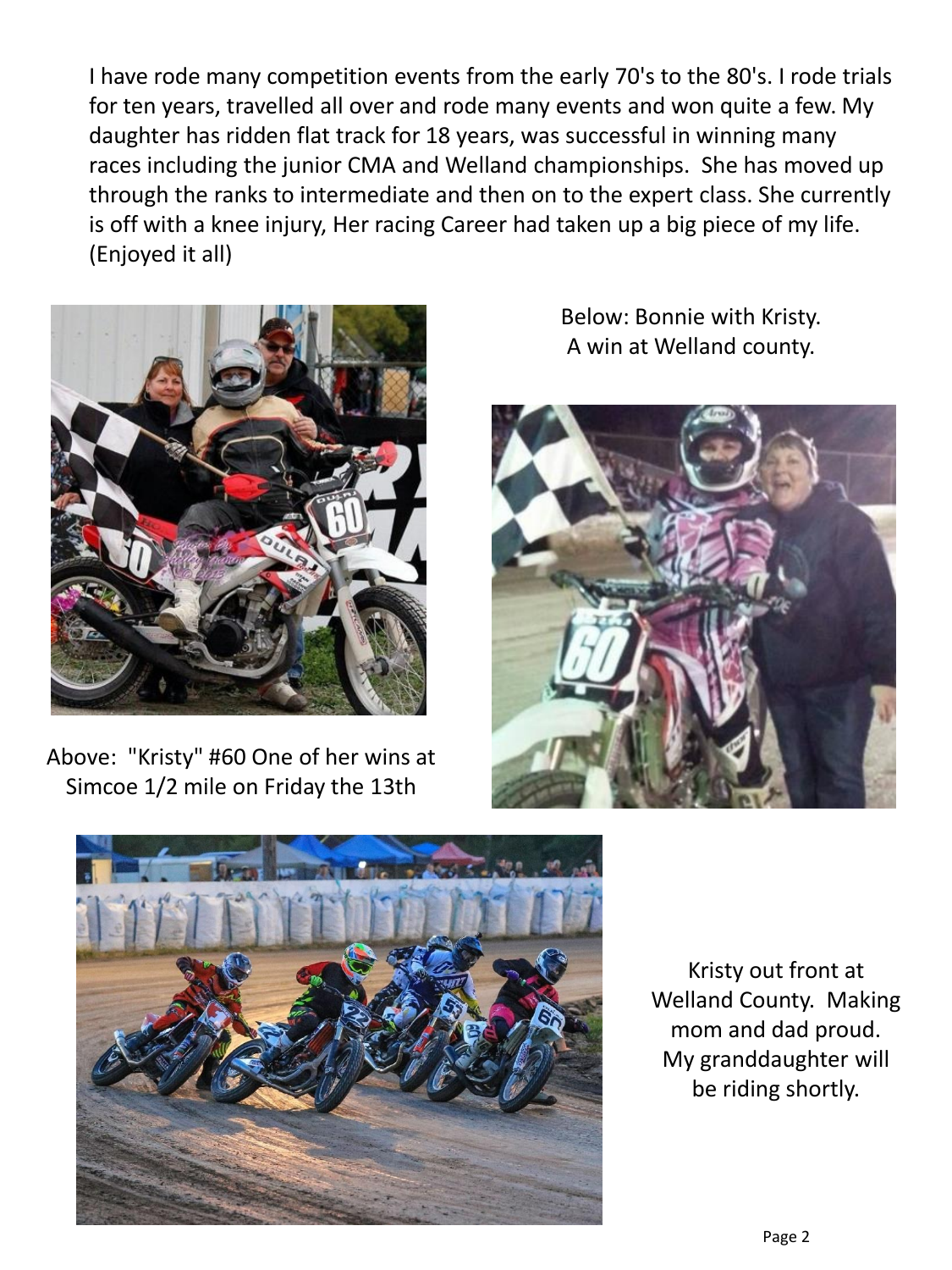

This is a pic of our brief stock car days. This was a modified light car.

Kristy got the bug early in life while riding on the back of my Harley.